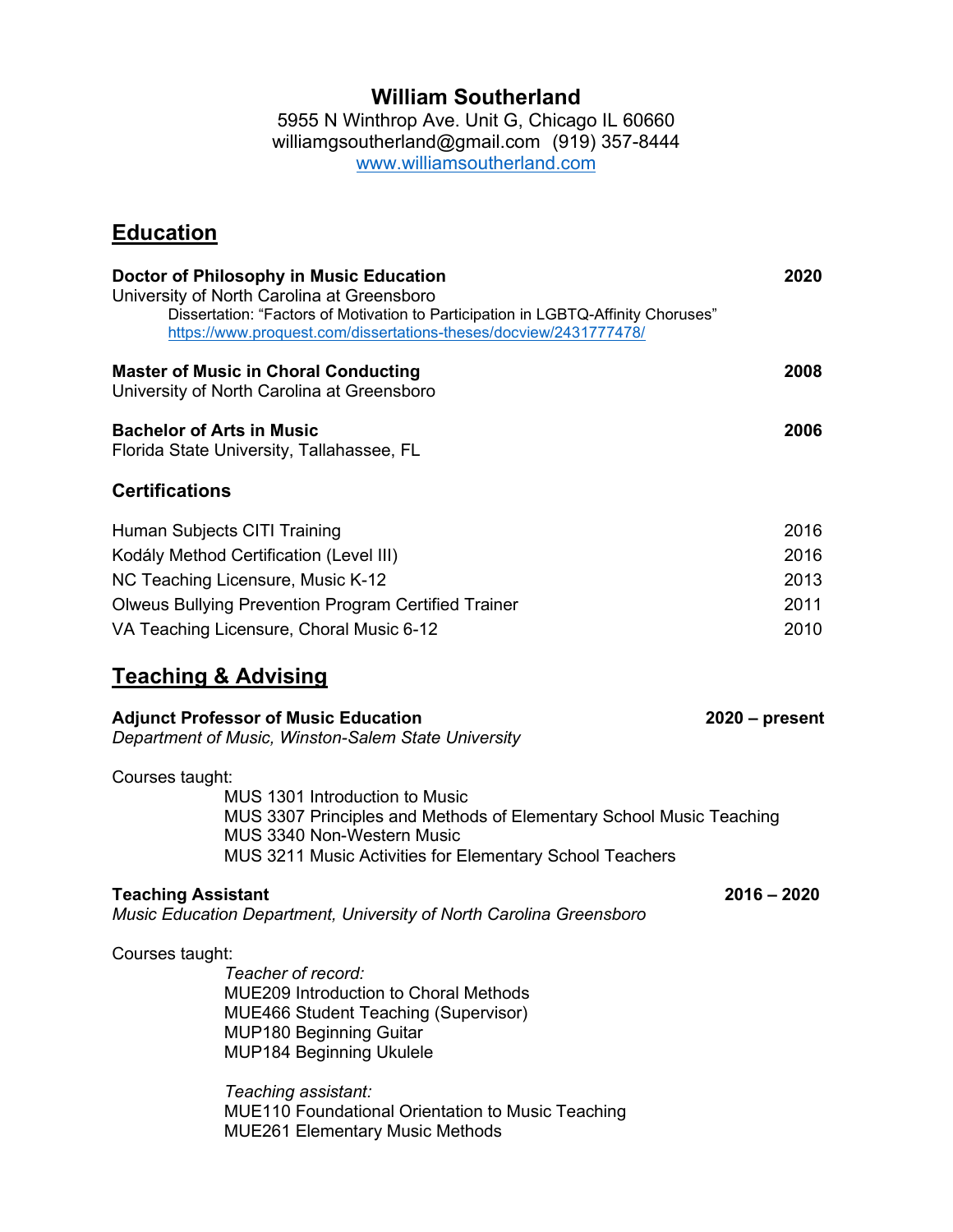| <b>MUE356 Foundations of Teaching Vocal Music</b><br>MUE462 Vocal Music in the Classroom<br><b>MUE464 Choral Music in Schools</b>                                                                                                                                                                                                                                                                                                                                |                  |
|------------------------------------------------------------------------------------------------------------------------------------------------------------------------------------------------------------------------------------------------------------------------------------------------------------------------------------------------------------------------------------------------------------------------------------------------------------------|------------------|
| Adjunct Instructor, MUS354 Music Education Technology<br>Department of Music, Elon University                                                                                                                                                                                                                                                                                                                                                                    | 2019             |
| <b>Upper School Chorus Teacher (Part-time)</b><br>Greensboro Day School, Greensboro, NC                                                                                                                                                                                                                                                                                                                                                                          | $2016 - 2017$    |
| <b>General Music and Chorus Teacher</b><br>The Franciscan School, Raleigh, NC<br>General music teacher, grades 3-6<br>Chorus teacher, grades 7-8; After-school chorus grades 5-8<br>$\bullet$                                                                                                                                                                                                                                                                    | $2013 - 2016$    |
| <b>Private Piano and Voice Instructor</b>                                                                                                                                                                                                                                                                                                                                                                                                                        | 2011 – Present   |
| <b>Music Teacher, Musical Director, and Vocal Coach</b><br>School for the Performing Arts in the Richmond Community, Richmond, VA<br>Instructor, vocal technique classes, ages 7-14<br>$\bullet$<br>Musical director: Guys and Dolls, Jr.; Mulan, Jr.; Charlotte's Web; Annie, Jr.; Seussical,<br>$\bullet$<br>Jr.; Croaker!; How to Eat Like a Child<br>Camp Counselor for BRAVO! Summer performing arts camps<br>$\bullet$                                     | $2010 - 2015$    |
| <b>Chorus Teacher, Grades 6-8</b><br>Thompson Middle School, Richmond Public Schools, Richmond, VA                                                                                                                                                                                                                                                                                                                                                               | $2008 - 2013$    |
| <b>Graduate Assistant</b><br>Dr. Gavin Douglas, Professor of Ethnomusicology, UNC Greensboro                                                                                                                                                                                                                                                                                                                                                                     | $2007 - 2008$    |
| <b>Conducting &amp; Performing</b>                                                                                                                                                                                                                                                                                                                                                                                                                               |                  |
| <b>Artistic Director, Windy City Performing Arts</b><br>Chicago, IL                                                                                                                                                                                                                                                                                                                                                                                              | $2020 -$ Present |
| Provide artistic leadership and conduct Windy City Treble Quire (soprano-alto) and<br>٠<br>Windy City Gay Chorus (tenor-bass)<br>Plan, rehearse, and conduct dozens of performances each year<br>$\bullet$<br>Recruit and manage 150+ volunteer singers and instrumentalists<br>$\bullet$<br>Hire and manage paid musicians, choreographers, composers, and technical staff<br>$\bullet$<br>Administer a budget of approximately \$175,000 annually<br>$\bullet$ |                  |
| <b>Artistic Director, Triad Pride Performing Arts</b><br>Greensboro, NC                                                                                                                                                                                                                                                                                                                                                                                          | $2013 - 2020$    |
| Clinician, High School Honors Chorus, Chatham County Schools (NC)                                                                                                                                                                                                                                                                                                                                                                                                | 2020             |
| Clinician, Middle School Honors Chorus, VMEA District 13 (VA)                                                                                                                                                                                                                                                                                                                                                                                                    | 2020             |
| <b>Interim Artistic Director, VocalMotion</b><br>The SAS Institute, Cary, NC                                                                                                                                                                                                                                                                                                                                                                                     | $2014 - 2015$    |

**Clinician**, Elementary All-City Choir, Richmond Public Schools (VA) **2012**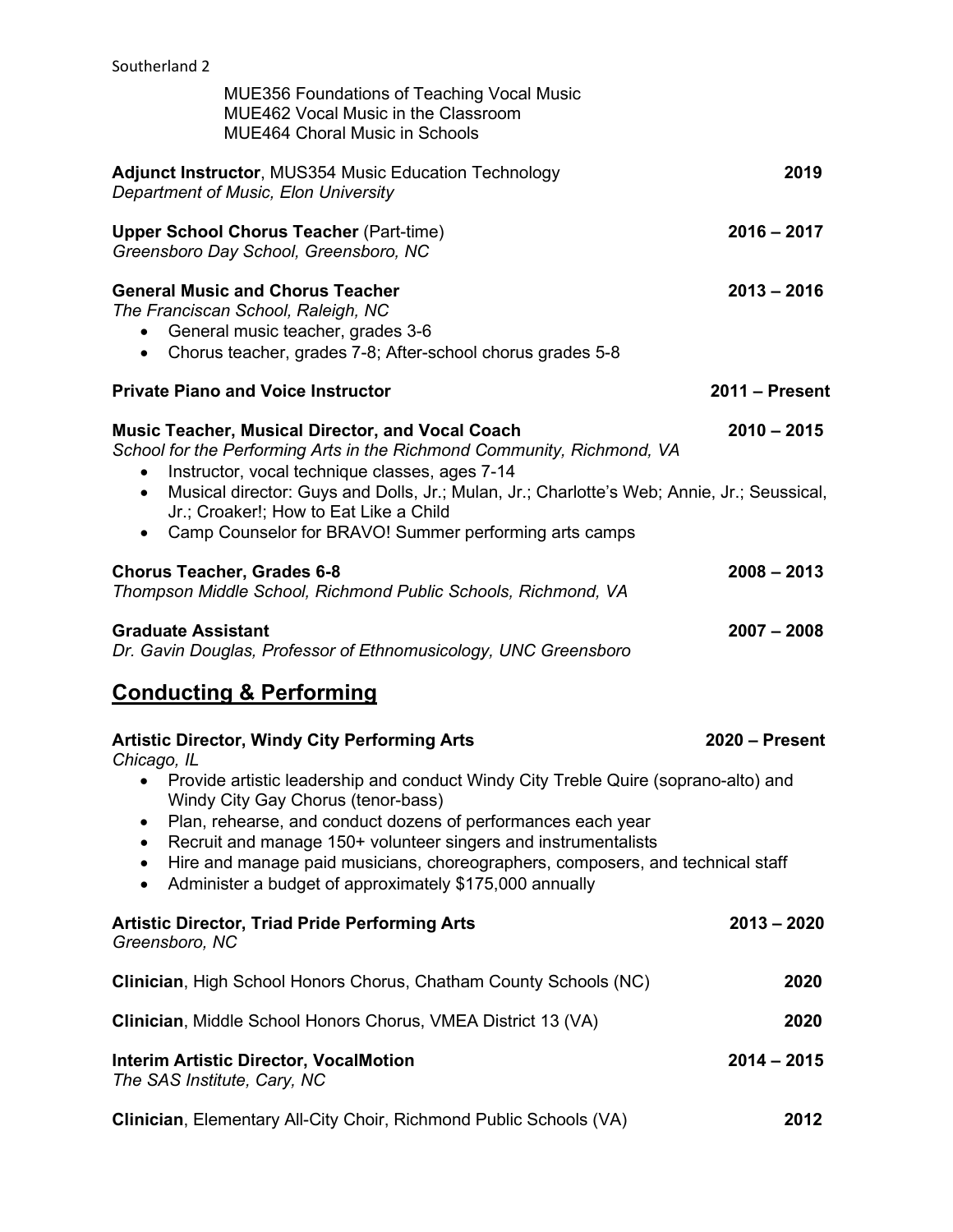#### **Freelance Musical Director**

Scream Queens (2012); Godspell (2012), Damn Yankees! (2012), 7 Brides for 7 Brothers (2011)

| <b>Graduate Assistant Conductor</b><br>Women's Glee Club, UNC Greensboro                           | $2007 - 2008$    |
|----------------------------------------------------------------------------------------------------|------------------|
| <b>Guest Conductor, "Plenty Good Room," FL African American Catholic Conference</b>                | 2005             |
| <b>Minister of Music and Gospel Choir Conductor</b><br>St. Eugene Catholic Chapel, Tallahassee, FL | $2005 - 2006$    |
| <b>Collegiate Choir Conductor</b><br>St. Thomas More Co-Cathedral, Tallahassee FL                  | $2003 - 2006$    |
| <b>Chorus Section Leader and Soloist</b><br>St. John's Episcopal Church, Tallahassee, FL           | $2002 - 2003$    |
| <b>Consulting Experience</b>                                                                       |                  |
| <b>Creative Director, VirtualChorus.net</b>                                                        | $2020$ – present |
| <b>Curriculum Review Consultant, Quaver Music</b>                                                  | 2020             |
| <b>Community Engagement Advisor, GALA Choruses</b>                                                 | $2019 - 2021$    |
| <b>CD Quality Review Consultant, Kindermusik International</b>                                     | $2016 - 2020$    |

## **Publication**

#### *Peer-Reviewed Articles*

- **Southerland, W.** (2019). Giving music a hand: Conducting history in practice and pedagogy. *Choral Journal*, *59*(8), 30–42.
- **Southerland, W.** (2018). The rainbow connection: How music classrooms create safe spaces for sexual-minority young people. *Music Educators Journal,* 104(3), 40–45. <https://doi.org/10.1177/0027432117743304>

### *Other Publications*

GALA Open Table Committee. (2022). *A New Harmony: Equity, Access and Belonging Vol. 2* (**W. Southerland**, Ed.). GALA Choruses. [https://galachoruses.org/resource-center/a-new](https://galachoruses.org/resource-center/a-new-harmony)[harmony](https://galachoruses.org/resource-center/a-new-harmony)

**Southerland, W.** (2020, July). Time and Space to Grieve (Column Article). *Carolina Caroler*, 21(3).<http://ncacdaonline.org/wp-content/uploads/2020/07/2020-Fall.pdf>

**Southerland, W.** (2019, November). Community Chorus Values: Artistry, Education, and Family (Column Article). *Choral Journal*, 60(4), 57–60.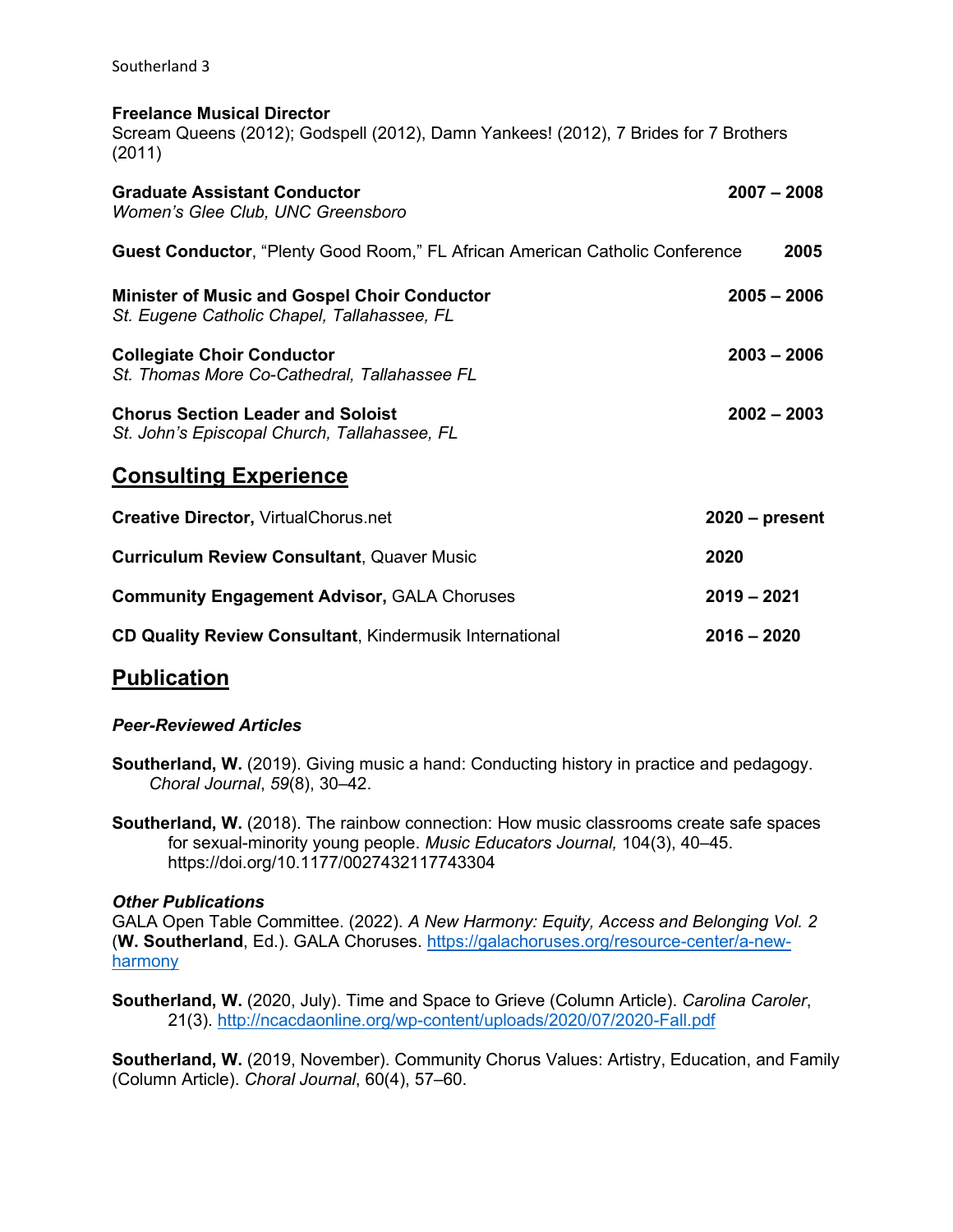GALA Open Table Committee. (2019). *A New Harmony: Equity, Access and Belonging, A Workbook for GALA Choruses* (**W. Southerland**, Ed.). GALA Choruses. <https://galachoruses.org/resource-center/a-new-harmony>

**Southerland, W.** (2019). One of the Greatest Treasures (Column Article). *Carolina Caroler*, 20(3), 12.<http://ncacdaonline.org/news/carolina-caroler/>

- **Southerland, W.,** Jamieson, M., & Bennett, C. (2019, August). Jam Session. *Teaching Music*, 27(1), 4–5.
- **Southerland, W**. (2018). For your library: The Singing Teacher's Guide to Transgender Voices. *Music Educators Journal*, *105*(2), 10–11.<https://doi.org/10.1177/0027432118809292>

**Southerland, W.** (2018). Technology for teaching: Digital Organization Tips for Music Teachers. *Music Educators Journal*, 105(1), 19–20. <https://doi.org/10.1177/0027432118775068>

**Southerland, W.** (2011). Technology for teaching: Finale 2011. *Music Educators Journal*, 97(3), 25–25.<https://doi.org/10.1177/0027432111399876>

### *Editorial Service*

| Editorial Board Advisory Committee, Music Educators Journal  | $2018 - present$ |
|--------------------------------------------------------------|------------------|
| Editorial Board, Choral Journal                              | $2020$ – present |
| Editorial Reviewer, International Journal of Music Education | $2020 - present$ |

# **Presentations and Workshops**

#### *Selective Conference Presentations*

| "What Keep Them Coming Back? Motivation for LBGTQ+ Choral Singers"                     | 2022 |
|----------------------------------------------------------------------------------------|------|
| GALA Choruses Leadership Symposium, Atlanta, GA                                        |      |
| "Orange Juice, Milk, and the Rise of the LGBTQ Choral Movement in the United States"   | 2021 |
| Royal Musical Association (UK) 57th Annual Conference, University of Newcastle         |      |
| "Orange Juice, Milk, and the Rise of the LGBTQ Choral Movement"                        | 2021 |
| The 4th Symposium for LGBTQ Studies and Music Education (QMUE), University of Oregon   |      |
| "Director not Dictator: Collaborative Problem-Solving in Ensemble Rehearsals,"         | 2019 |
| NCMEA Annual In-Service Conference, Winston-Salem, NC                                  |      |
| "Queer Competencies: Incorporating LGBTQ Identity in Music Teacher Preparation,"       | 2019 |
| <b>SMTE Conference, UNC Greensboro</b>                                                 |      |
| "Authentically Inauthentic: Queering Cultural Identity Through the Soundtrack          | 2019 |
| to Merry Christmas, Mr. Lawrence," Music and the Moving Image XIV, New York University |      |
| "Inspiring Singer Collaboration in Choral Music;" GALA Leadership Symposium            | 2019 |
| "Supporting LGBTQ Students in Music Classrooms", NAfME National Conference             | 2018 |
| "Addressing DEI for LGBTQ People in Choral Music Settings", NCADCA Conference          | 2018 |
| "Safe Spaces for LGBTQ Students in Music Classrooms," NCMEA In-Service                 | 2017 |
| "Notes from Noise: Audiation Strategies for Middle School," NCMEA In-Service           | 2017 |
| "Active Whiteboards: Comparing Smart and Promethean" VMEA In-Service                   | 2010 |
| "Incorporating SmartBoard Technology in the Music Classroom," VMEA In-Service          | 2009 |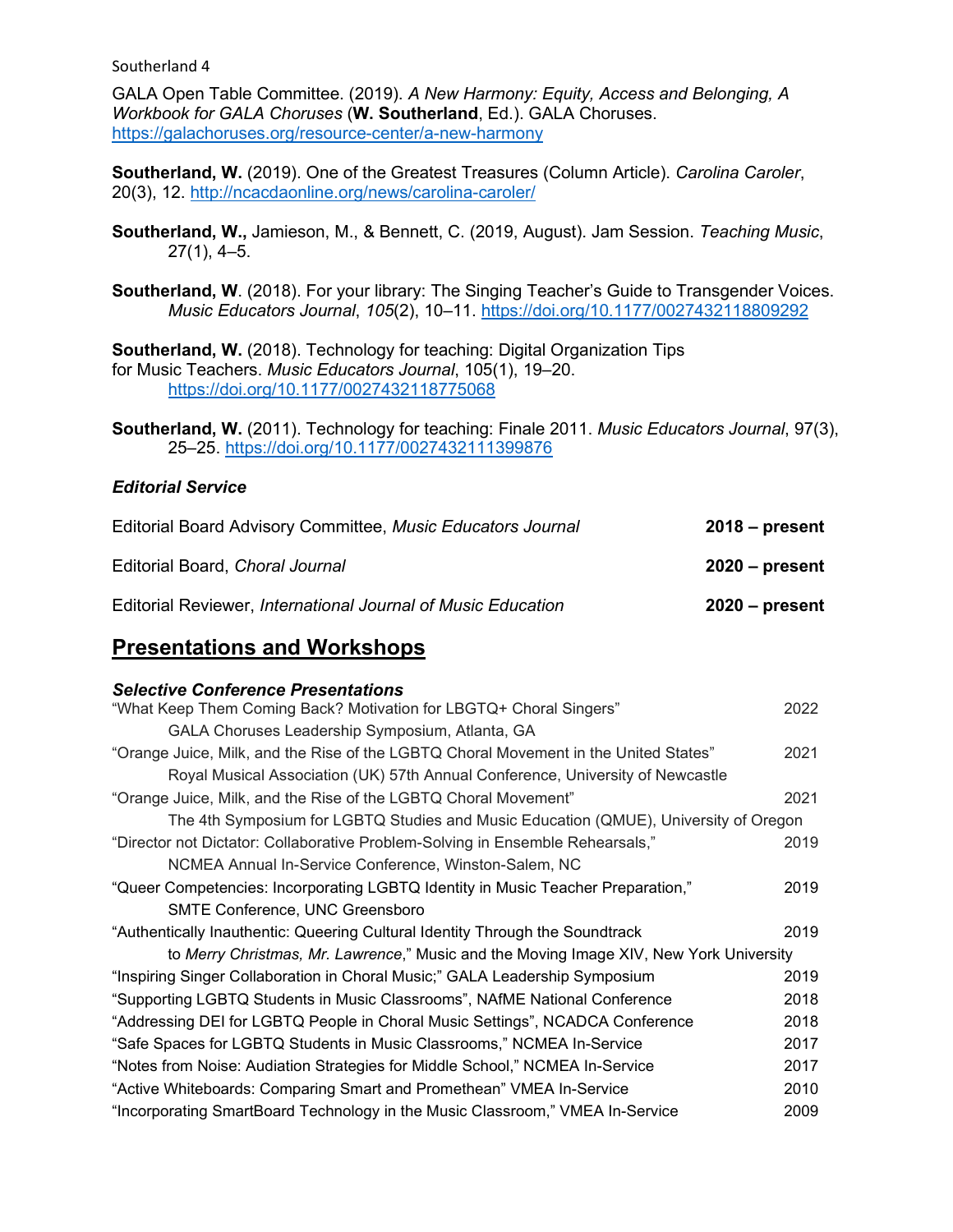### *Invited Workshops and Clinics* "Best Practices for Addressing Intergenerational Dynamics" 2022 GALA Choruses Leadership Symposium, Atlanta, GA "DIY Recording Technology for Choral Conductors," MD-ACDA Annual Conference 2021 "Supporting LGBTQ+ Students in Choral Classrooms," UNCG (Guest Lecturer) 2021 "The History of the LGBTQ Choral Movement in the United States", Charlotte LGBTQ Elders 2020 Virtual Chorus Panel Discussion, NCACDA Virtual Annual Conference 2020

| "Digital Copyright and Licensing in the 21 <sup>st</sup> Century," NCACDA Virtual Annual Conference | 2020 |
|-----------------------------------------------------------------------------------------------------|------|
| Introducing "A New Harmony," Chorus America Virtual Conference                                      | 2020 |
| "Digital Copyright and Licensing for Choral Music," GALA Artistic Directors Forum                   | 2020 |
| "Using Adobe Creative Cloud to Make Virtual Chorus Videos," GALA Artistic Directors Forum           | 2020 |
| "Addressing Diversity, Equity, and Inclusion in Music Ensembles," UNCG (Guest Lecturer)             | 2020 |
| Choral Music Clinician, Chatham County Schools Annual In-Service Prof. Dev.                         | 2020 |
| "Queering the Classroom: Designing Lessons that Address LGBTQ+ Identity,"                           | 2019 |
| <b>UNC Greensboro SafeZone Summit</b>                                                               |      |
| "Working Collaboratively with Secondary Ensembles," NC NAfMEC Spring Conference                     | 2019 |
| "A New Harmony: Equity, Access, and Belonging," GALA Leadership Symposium                           | 2019 |
| "Teaching Creativity Through Composition," Burlington-Alamance Schools                              | 2019 |
| "Choral Sight-reading 101," GALA Leadership Symposium                                               | 2019 |
| "Encouraging Improvisation in Music Classrooms," Burlington- Alamance NC Schools                    | 2018 |
| "Safe Spaces for LGBTQ Students in Music Classrooms," NC NAfMEC Spring Conference                   | 2018 |
| Choral Music Clinician, Chatham County Schools Annual In-Service Prof. Dev.                         | 2018 |
| "Using New Media in the Music Classroom," Richmond City Schools In-service                          | 2010 |

"Using Music to Teach Math," Richmond City Schools In-service 2010 "Using SmartBoards in Music Classrooms," Richmond City PS In-Service 2009

### *Selective Poster Presentations*

"Who Am I: Role-Identity Conflict in DMA Conducting Students," SMTE Conference 2019

## **Television, Radio, and Digital Media Appearances**

| "After the Rain: A Virtual Pride Concert," Windy City Performing Arts (Director and Editor)<br>https://www.youtube.com/watch?v=4vsPX2y2Ejg                      | 2021 |
|-----------------------------------------------------------------------------------------------------------------------------------------------------------------|------|
| Illinois Public Media's American Portrait: Central Illinois "Lift Every Voice" (Documentary Subject) 2021<br>https://www.pbs.org/video/lift-every-voice-0x5f0m/ |      |
| "Let There Be Light: A Virtual Concert" Windy City Performing Arts (Director and Editor)<br>https://www.youtube.com/watch?v=mggMgAAVybE                         | 2020 |
| "A Very Virtual Holiday Concert," Triad Pride Performing Arts (Director and Editor)<br>https://www.youtube.com/watch?v=C2BKPNKGIO0                              | 2020 |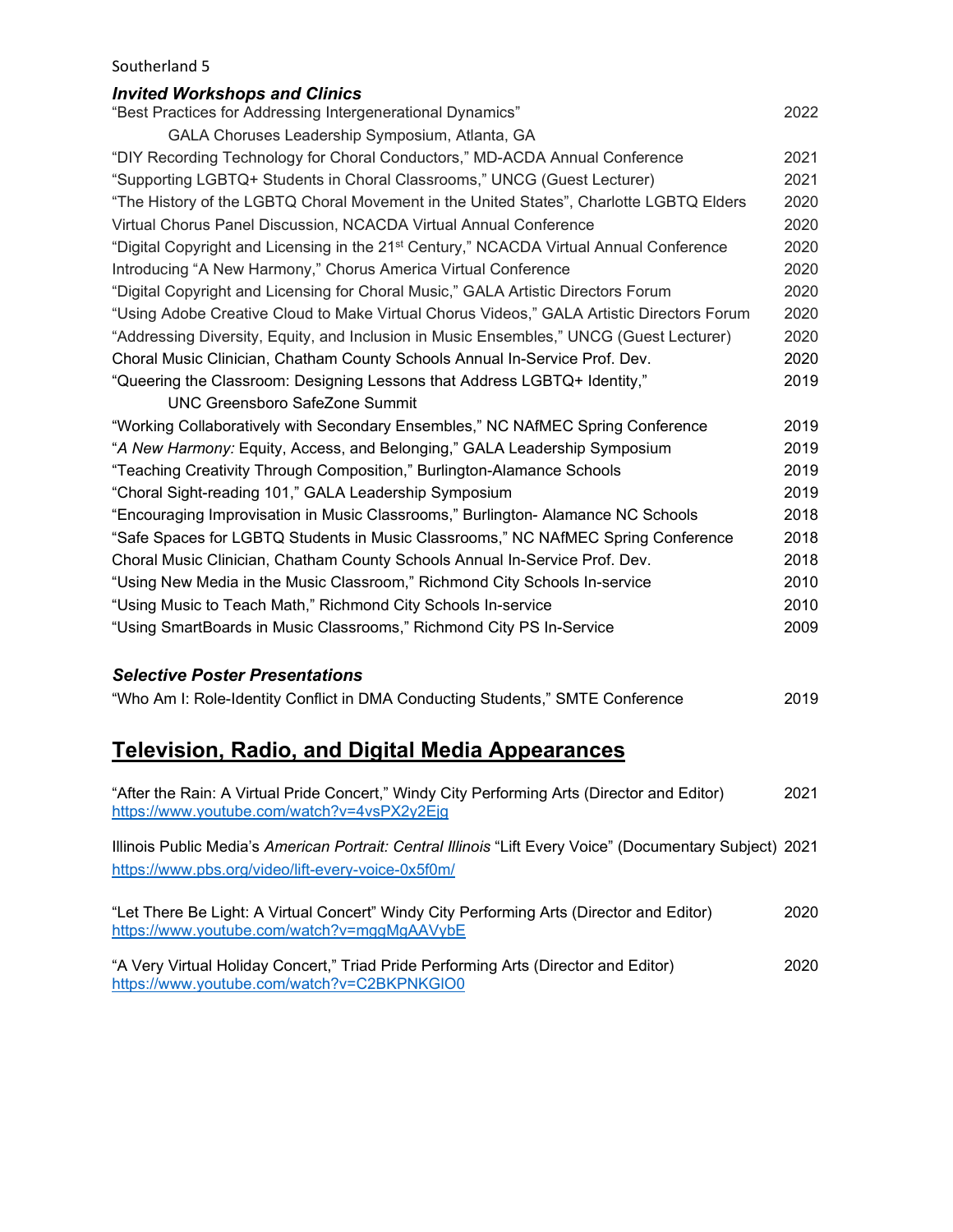## **Service**

| <b>Professional</b>                                                                                |                  |
|----------------------------------------------------------------------------------------------------|------------------|
| Illinois Arts Council Agency, Music Operating Grants Review Panel                                  | 2021             |
| NC Chapter American Choral Director's Association (NCACDA)<br>Board Member, Community Chorus Chair | $2019 - 2021$    |
| <b>NCACDA Diversity Task Force Committee Member</b>                                                | $2017 - 2021$    |
| <b>GALA New Harmony Task Force Committee Member</b>                                                | $2018 - present$ |
| <b>Community Engagement Grant Fund Administrator</b>                                               | $2019 - 2021$    |
| Diocese of Raleigh Music Curriculum Development Committee                                          | $2015 - 2016$    |
| Middle School District Chorus Chairperson, VMEA District 1                                         | $2010 - 2012$    |
| <b>Community</b>                                                                                   |                  |
| Grant Writing Volunteer, The LBGTQ Center on Halsted, Chicago, IL                                  | 2022-present     |
| Board member, Friends of Dogwood Dell, Richmond, VA                                                | $2009 - 2013$    |
| <b>Grant Writing</b>                                                                               |                  |
|                                                                                                    |                  |
| IACA Special Award -- \$13,000 (Windy City Performing Arts)                                        | 2021             |
| <b>Commission Oversight</b>                                                                        |                  |
|                                                                                                    |                  |
| "Joy" (SATB), by Mark Hayes, commissioned by Windy City Performing Arts                            | 2021             |
|                                                                                                    |                  |

# **Honors and Awards**

| Summer Research Assistantship, UNC Greensboro School of Music   | 2019 |
|-----------------------------------------------------------------|------|
| Summer Research Assistantship, UNC Greensboro Graduate School   | 2017 |
| Special Projects in Music Award, UNC Greensboro School of Music | 2017 |

# **Professional Associations**

National Association of Music Educators (NAfME) Gay and Lesbian Association of Choruses (GALA) American Choral Director's Association (ACDA) Illinois American Choral Director's Association (IL-ACDA)

# **Choral Ensemble Participation**

| Richmond Men's Chorus, Richmond, VA          | $2008 - 2010$ |
|----------------------------------------------|---------------|
| <b>Chamber Singers, UNC Greensboro</b>       | $2007 - 2008$ |
| University Chorale, UNC Greensboro           | $2006 - 2007$ |
| The Collegians, Florida State University     | $2004 - 2006$ |
| University Singers, Florida State University | $2002 - 2004$ |
| Raleigh Masterchorale, Raleigh, NC           | $1999 - 2001$ |
| The American Boychoir, Princeton, NJ         | 1995 – 1998   |